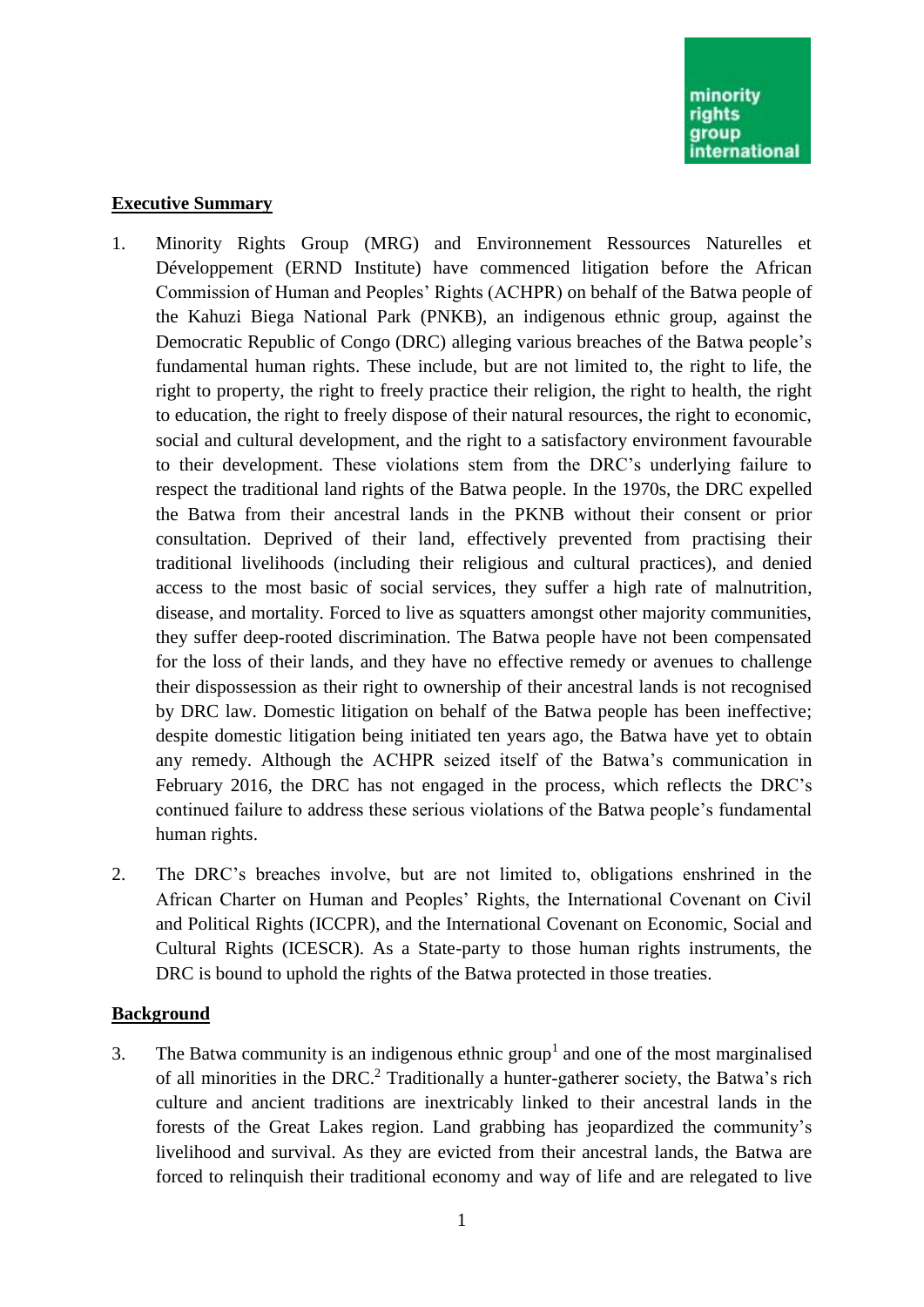in extreme poverty at the margins of society. Unless their rights, as guaranteed under international standards, are duly protected, the Batwa's living space will shrink further still, depriving them of the resources on which they depend for their survival and resulting in the disappearance of their culture and traditional knowledge.

- 4. In the South Kivu region of the DRC, the Batwa have lived in the area now called PNKB since time immemorial. In 1970, the government enacted a law creating the PNKB at the urging of the Congolese Institute for the Conservation of Nature (ICCN), which led to the eviction of some Batwa. In 1975, the government expanded the PNKB area from 60,000 to 600,000 hectares, which led to further evictions and restricted the Batwa's access to their ancestral lands, without compensation. During these evictions, the Batwa were violently driven out without warning and forced to find shelter among non-Batwa village communities with which they were not familiar. No relocation arrangements were made to assist the Batwa. They have been living in extreme poverty as squatters in various rural areas surrounding the PNKB ever since. Non-Batwa have been allowed to remain in the park, or received compensation.<sup>3</sup>
- 5. The DRC has seized the Batwa's ancestral land without their consent or prior consultation. The forest from which they are now excluded provided them with security and sustenance because it was a source of food, medicine, and fuel. In addition to securing subsistence and livelihood, the Batwa's ancestral land is seen as sacred, being inextricably linked to the cultural integrity of the community and its traditional way of life.<sup>4</sup> As such, the dispossession of the Batwa's lands involves the violation of a series of inter-related rights that have ongoing consequences for the Batwa community, threatening their survival. To date, the DRC has failed to provide adequate redress.

### **Alleged Breaches**

- 6. As a direct effect of the dispossession of their land and their continued inability to access the land following their eviction, the Batwa are presently denied meaningful access to, use of, and participation in decisions concerning their ancestral land, preventing them from pursuing their traditional way of life, cultural and religious practices, and livelihood. The Batwa have been displaced, forced to resettle among non-Batwa communities that routinely discriminate against them due to their ethnicity, and denied access to the natural resources located on their ancestral lands without consultation or compensation. <sup>5</sup> They have also been denied access to the most basic of social services, including education and healthcare. The Batwa suffer a high rate of malnutrition, disease, and mortality as a result. The Batwa continue to be excluded from local political councils and decision-making processes due to the deep-rooted ethnic discrimination they experience, further marginalising the community and rendering it politically vulnerable.
- 7. The Batwa community has also suffered violations of their right to property and the right to freely dispose of wealth and natural resources. These violations remain continuing, as benefits of the property interest of the Batwa community over the land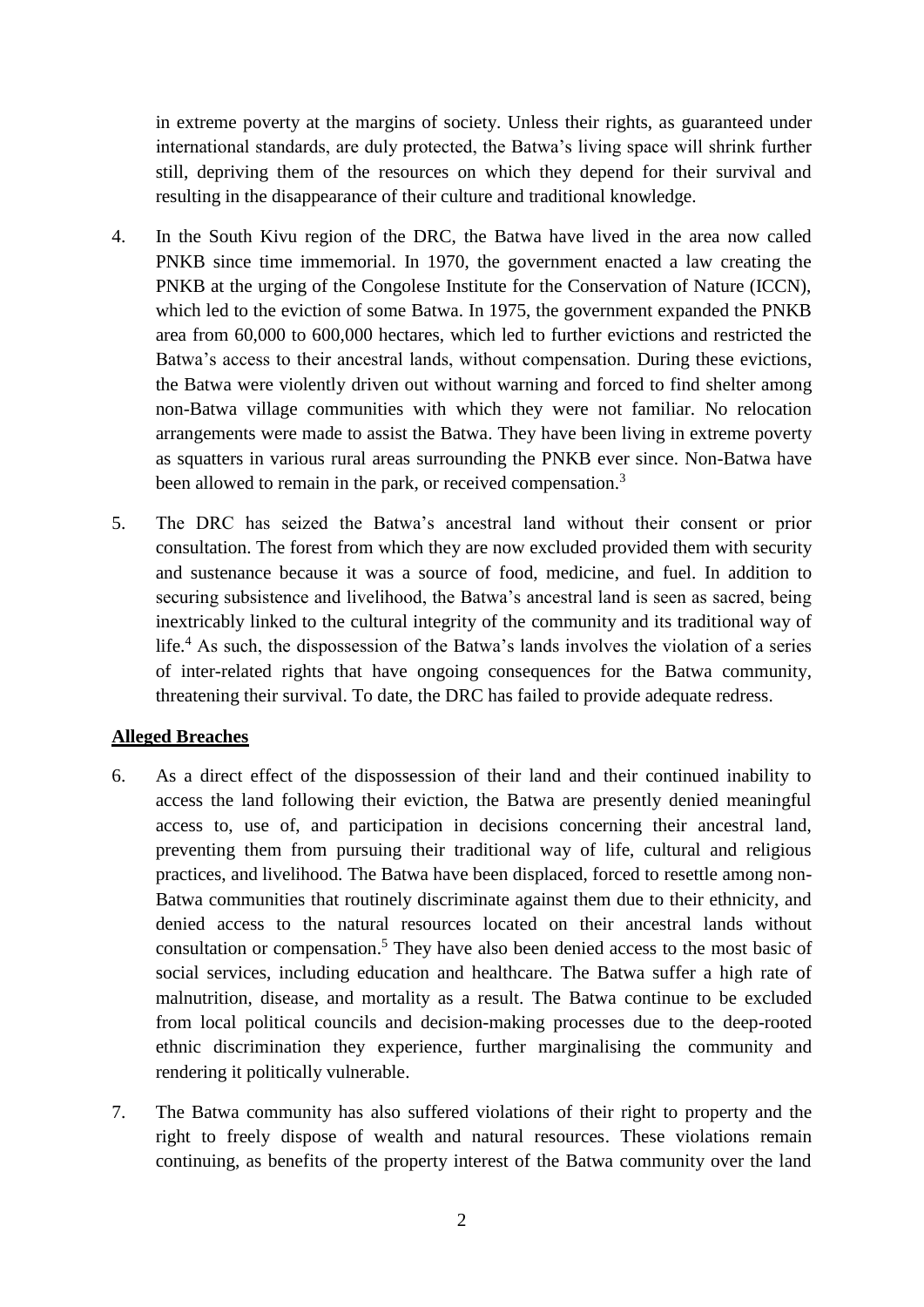continue to be denied and rendered worthless.<sup>6</sup> The Batwa peoples' ongoing exclusion from their ancestral land, their inability to access a satisfactory environment favourable to their development by making use of the indigenous forest for food, cultural and religious ceremonies, and traditional medicines, their inability to access basic communal health care, and indeed, their inability to challenge their eviction, continues to threaten their very existence as an indigenous people.

8. The Batwa's attempts to seek redress in local courts have been to no avail as the rights of the Batwa to ownership of their land, and thus compensation for its expropriation, have never been (and are still not) recognised by DRC law. Accordingly, in November 2015, MRG and ERND Institute launched a case on behalf of the Batwa before the ACHPR. The decision on admissibility is currently pending before the Commission.

# **Recent Events**

- 9. The situation on the ground continues to deteriorate for the Batwa of the Kahuzi-Biega Forest as the DRC has failed to adequately protect their rights. The DRC has not taken any meaningful steps to protect the Batwa's ancestral lands from commercial poaching, illegal mining, and timber extraction, even though in 1981, UNESCO declared the Kahuzi-Biega Forest a World Heritage Site. Moreover, the Batwa do not benefit in any way from the exploitation or revenue garnered from logging projects, mineral extraction, or conservation and tourism royalties on their ancestral land. Whereas, the Batwa's traditional knowledge allowed them to protect the forest and safeguard the territories and animals, now, some Batwa risk heavy fines, imprisonment, and even death by returning to the forest to collect herbs and wood, and to hunt.
- 10. On 26 August 2017, two Batwa community members from the village of Buyungule were shot by park guards in PNKB. Mobutu Nakulire Munganga,<sup>7</sup> and his 17-year-old son Mbone Nakulire, had entered the PNKB to forage for honey and medicinal plants to treat diarrhoea and cholera. At around 8:30am they were both shot by four park guards on patrol, who reportedly considered them to be poachers; the child died on the spot whilst his father received bullet wounds in his right arm and shoulder blade.
- 11. Mr. Munganga's attempts to reach settlement terms with the park warden, including facilitating the arrest and prosecution of the perpetrators, have been unavailing. Although the public prosecutor initiated a proceeding against the park guards alleged to have carried out the shootings, the hearing, scheduled to take place on 3 January 2018, was postponed. No further information on the status of the case has been received to date.
- 12. In an unrelated incident on 28 August 2017, Biye Kirazi, a Batwa man from Nyakalengwa village, was beaten and killed by a group of local villagers with machetes, for allegedly raiding their fields. The same group responsible for the killing of Biye Kirazi then set fire to the Batwa village of Karama. The houses and goods of approximately 50 Batwa families were destroyed, forcing them to relocate to Kisiza village. The families remain displaced in Kisiza where they lack sufficient food and